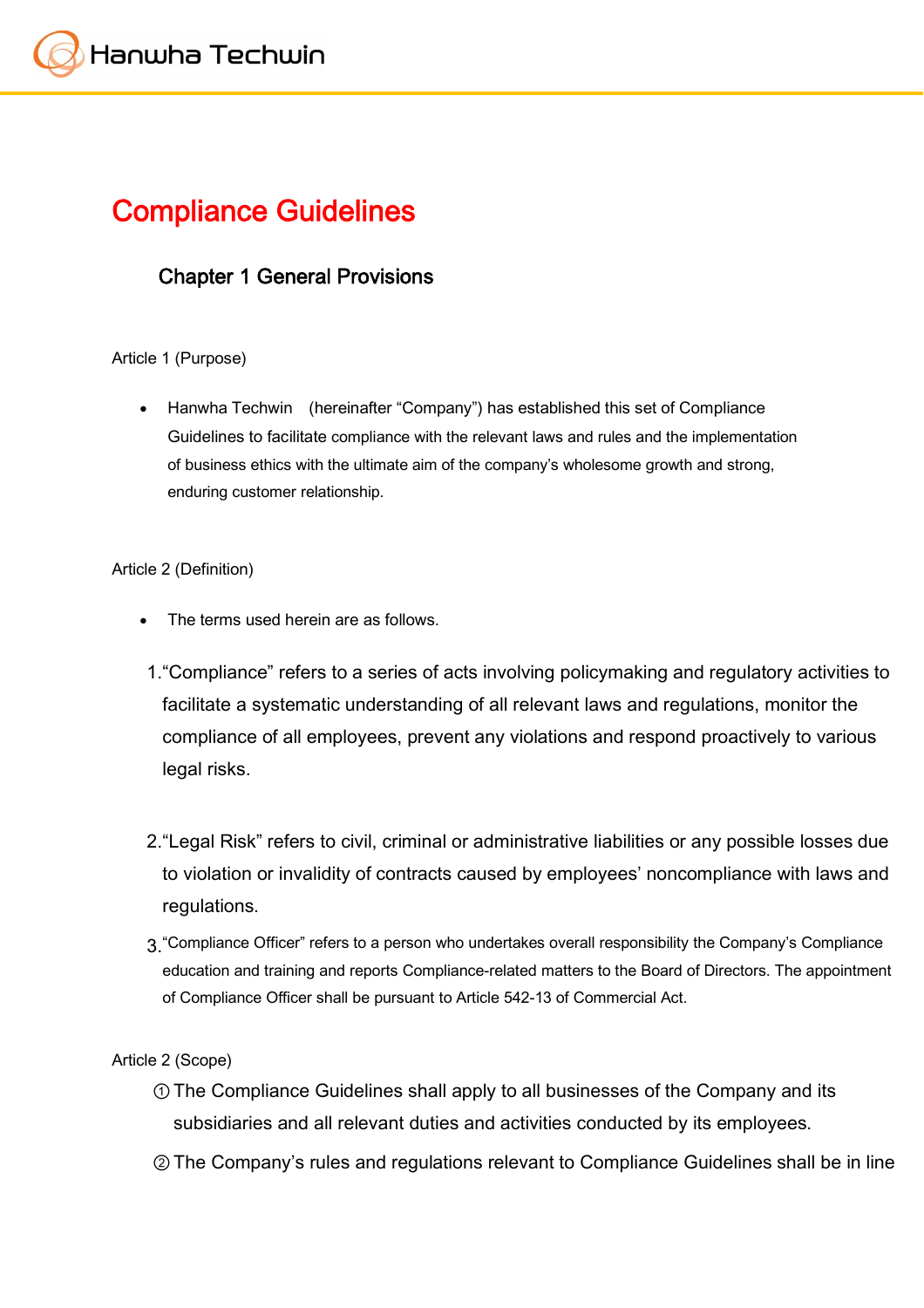with Compliance Guidelines and Compliance Guidelines shall take precedence over others, unless stated otherwise in the relevant laws and regulations or articles of association.

Article 4 (Enactment and Revision)

 The establishment and revision of Compliance Guideline shall be conducted by the Board of Directors.

## **Chapter 2 Compliance System**

Article 5 (Basic Principle for Organization and Separation of Duties)

• The organization structure and separation of duties for the implementation of Compliance Guidelines shall be established in such a way as to ensure the efficiency of Compliance practice, independence of Compliance Officer and clarity of roles and responsibilities of relevant employees.

Article 6 (Role of Each Organization)

- ①The Board shall decide important matters regarding Compliance Guidelines. In addition, the Board shall oversee if CEO establishes and effectively operates a Compliance System, faithfully representing the decisions of the Board.
- ②CEO shall manage the Compliance system, taking into account the Company's size and type of business as provided by Compliance Guidelines and the decisions of the Board and oversee the operation.
- ③The Compliance Officer shall practically take all responsibilities for all Compliance activities including establishing and providing Compliance education and training programs and monitoring and reporting the observance of Compliance Guidelines.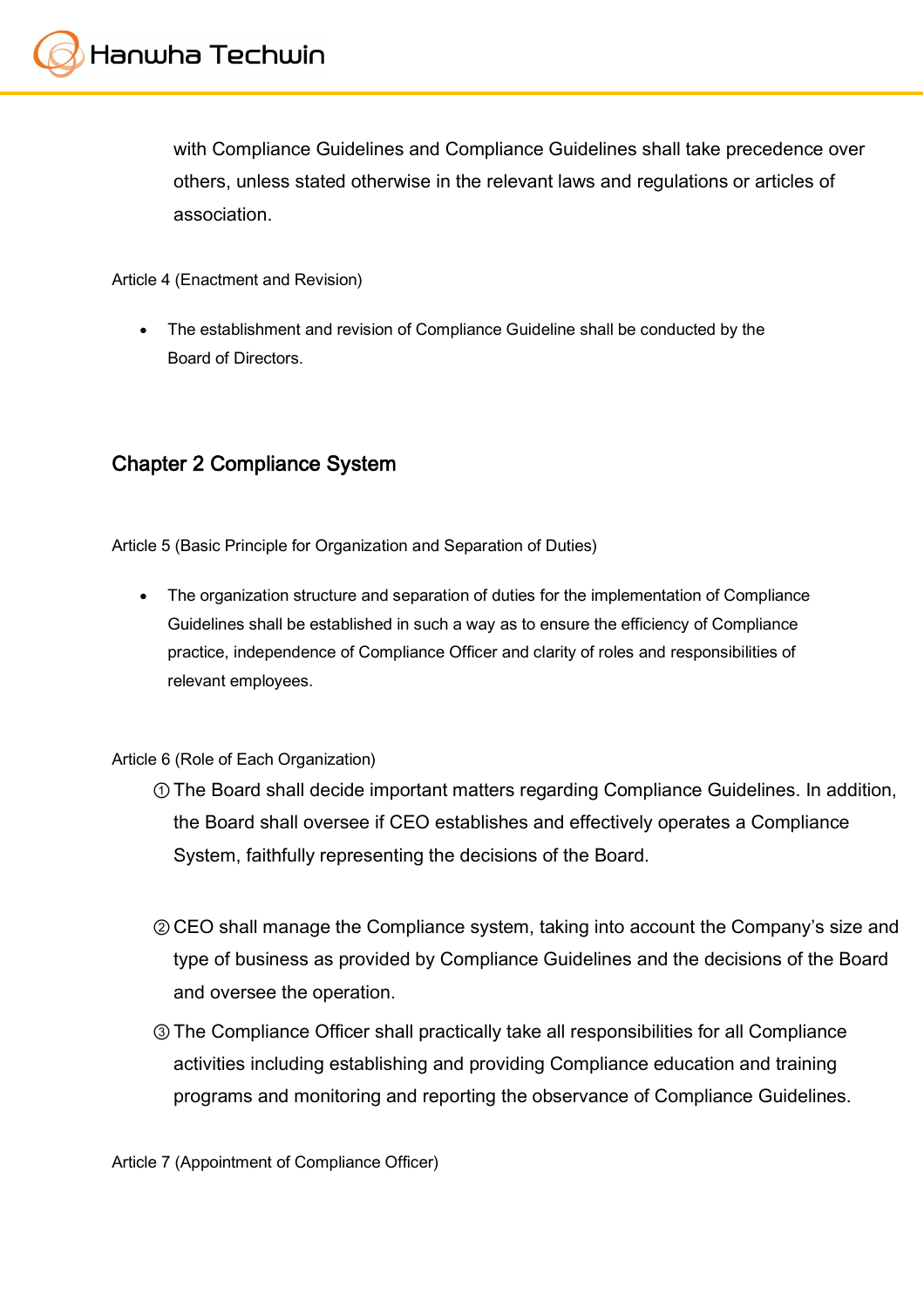- ①The Compliance Officer shall be appointed by the Board.
- ②The Compliance Officer shall not be dismissed during their term due to any reason not mentioned in each of following subparagraphs. For dismissal during the term, it is required to prove there are fair grounds for the dismissal.
	- 1.Inability to continue to fulfill their duty as Compliance Officer due to mental or physical health impairments.
	- 2.Committing a violation causing criminal prosecution.
	- 3.Intentional or unintentional misconduct causing a serious interruption or dispute or damage to the Company
	- 4.Other reasonable grounds
- ③If Compliance Officer is dismissed, it is required to look for a replacement without delay to avoid any work disruption.

Article 8 (Eligibility, Term and Position of Compliance Officer)

- ①The Compliance Officer shall be appointed among persons meeting the requirements set forth in in Article 542-13 of Commercial Act and Article 41 of the Enforcement Ordinance of the same Act. The Board may impose additional requirements to suit the Company's needs within the scope of the Commercial Act and the Enforcement Ordinance.
- ②A person who is an auditor or belongs to the audit committee shall be eligible for Compliance Officer.
- ③The term of Compliance Officer shall be for 3 years of full-time service.

Article 9 (Roles and Responsibilities of Compliance Officer)

- ①The Compliance Officer shall undertake the following responsibilities.
	- 1.Implementing Compliance-related education and training programs
	- 2.Monitoring and reporting observance of Compliance Guidelines regularly or from time to time.
	- 3.Collecting information and requesting submission of required documents or statements required for his job as Compliance Officer.
	- 4.Requesting employees to terminate, improve or correct any matter he considers to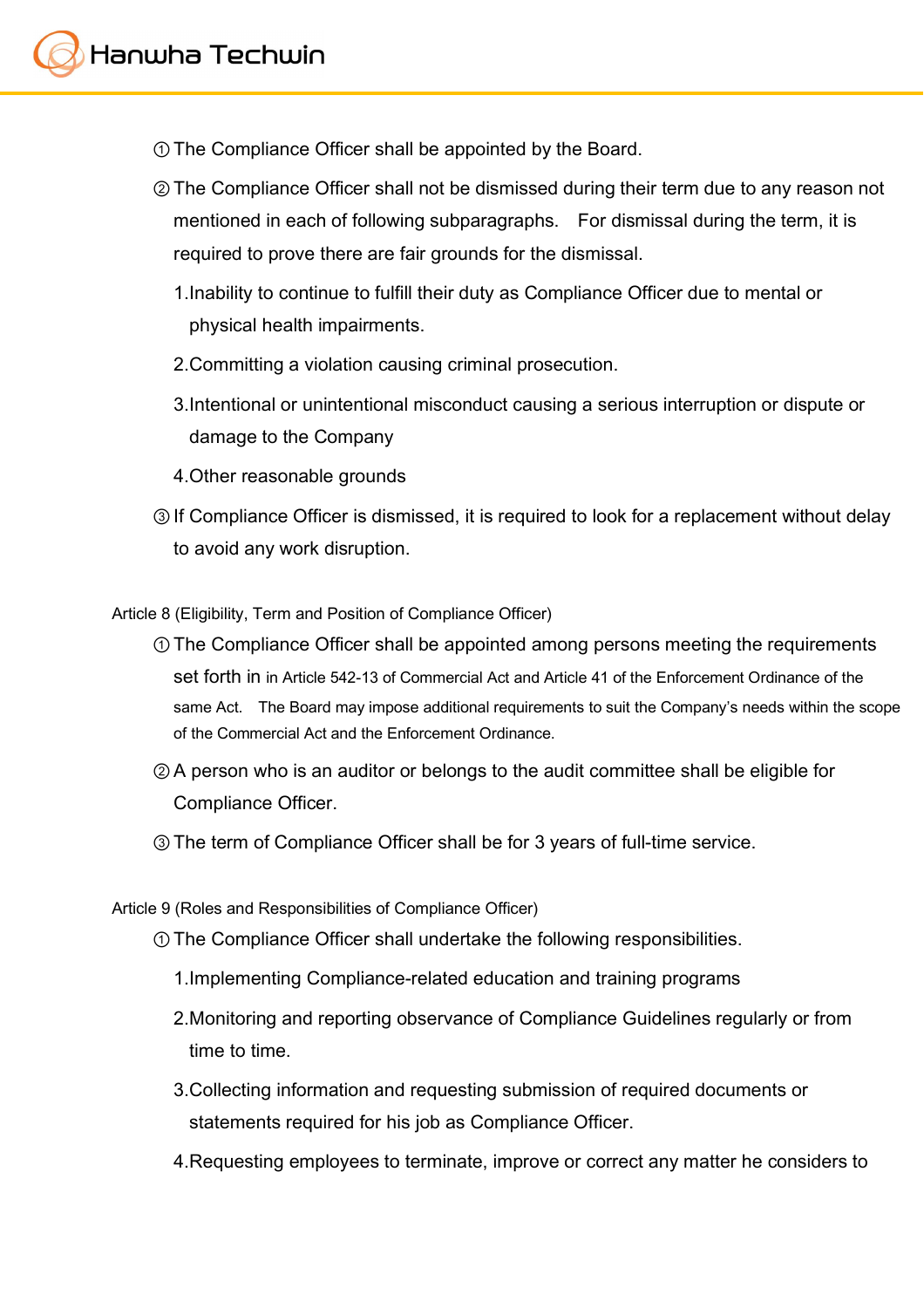be illegal or in contravention of laws and regulations.

- 5.Requesting a disciplinary action against an employee who violated Compliance Guidelines.
- 6.Appearing at a Board meeting and making a statement in the course of his Compliance activities.
- 7.Managing auxiliary organizations to assist Compliance practice and making recommendations on personnel matters of the organizations.
- 8.Other responsibilities and roles specified by the Board.
- ②The Compliance Officer may request professional advice and assistance outside the Company.
- ③The Compliance Officer shall not divulge any business secret of the company, which has come to his/her knowledge in the course of performing his duty, not only while in office but also after retirement.

Article 10 (Independence of Compliance Officer's Duty)

- ①The Compliance Officer may report directly to the Board or CEO regarding his duty if necessary.
- ②The Compliance Officer shall maintain a position which allows him to perform his duties regarding Compliance activities independently and effectively in the Company.
- ③The Company shall not unfairly disadvantage a person who was or is Compliance Officer in personnel matters for reasons related to his performance of duties.

Article 11 (Restriction on Dual Office Holding)

①The Compliance Officer shall not be involved in any sales-related job, which may disrupt his duties as Compliance Officer.

# **Chapter 3 Compliance Activities**

Article 12 (Evaluation of Legal Risks)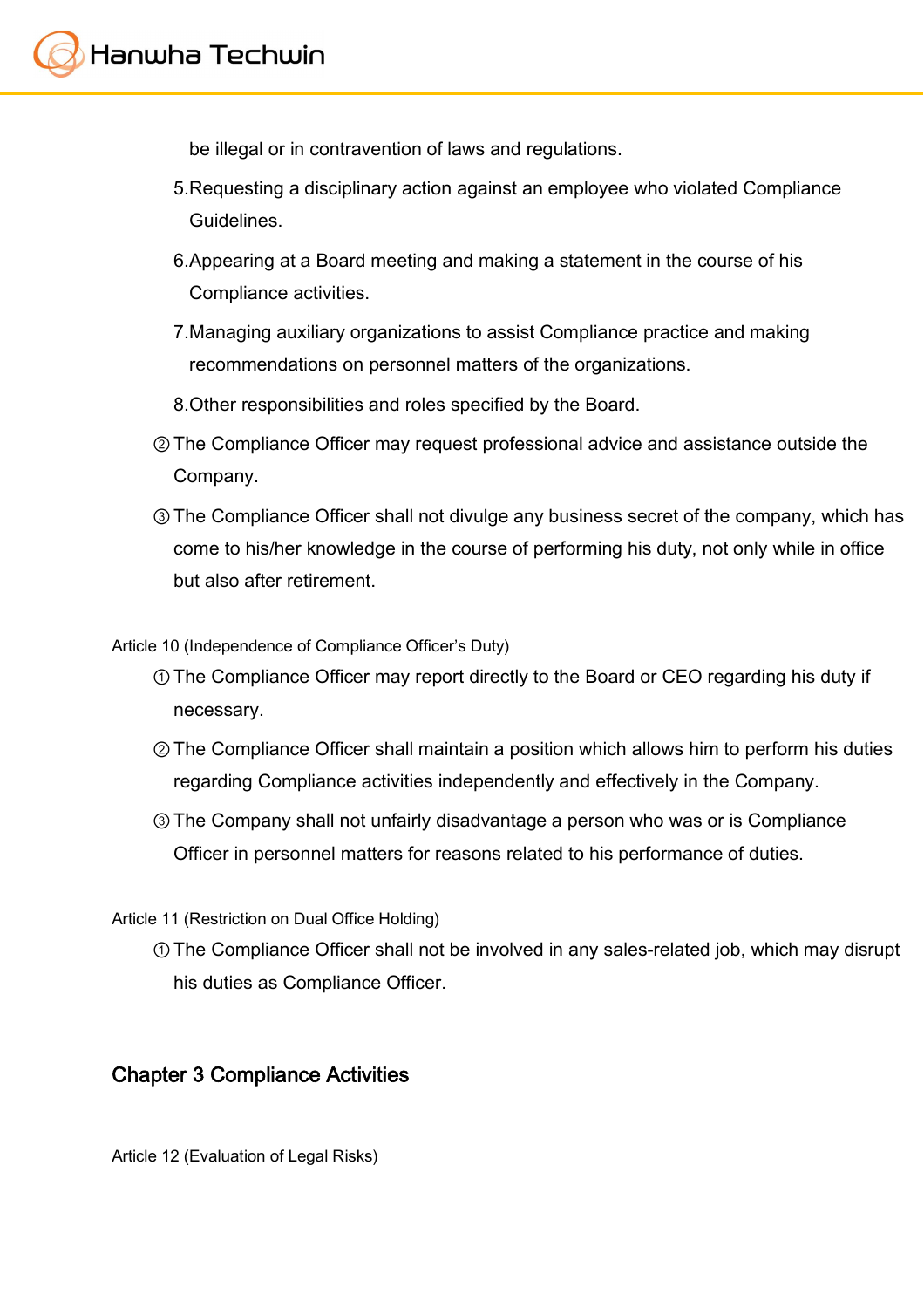- ①The Board shall establish and operate an integrated legal risk evaluation and management system to work effectively in line with the Company's current risk management system.
- ②The Compliance Officer shall identify possible violations by examining the size and frequency of legal risks and categorize major legal risks. If Compliance Officer requests cooperation in the course of performing the categorization work, each department and employee shall sincerely comply in a timely manner.
- ③The Company may establish a Compliance Committee to take charge of deliberation and decision making to conduct the tasks set forth in Paragraph 1. The organization of the Compliance Committee shall be discussed in Detailed Matters.

#### Article 13(Management of Legal Risks)

- ①Employees shall have a full understanding of and observe domestic and international laws and regulations and companies regulations for any legal risks relevant to their duties.
- ②Employees shall report any illegal acts or nonobservance of Compliance Guidelines pursuant to Article 18 and not be involved in or cooperate in these acts.
- ③Each relevant department and Compliance Officer shall take action to prevent any legal risks from extending to other departments.
- ④The Compliance Officer shall take responsibility for encouraging employees to have the right knowledge and understanding of the responsibilities set forth in Paragraphs 1 and 2 based on the result of legal evaluation.

Article 14(Implementation of Compliance Education and Training Program)

- ①The Compliance Officer shall provide detailed, systematic Compliance education and training programs to help employees become aware of legal risks related to their duties and take appropriate actions in advance.
- ②The Compliance Officer shall provide a Compliance education and training program once a year (more than 2 hours) to all employees.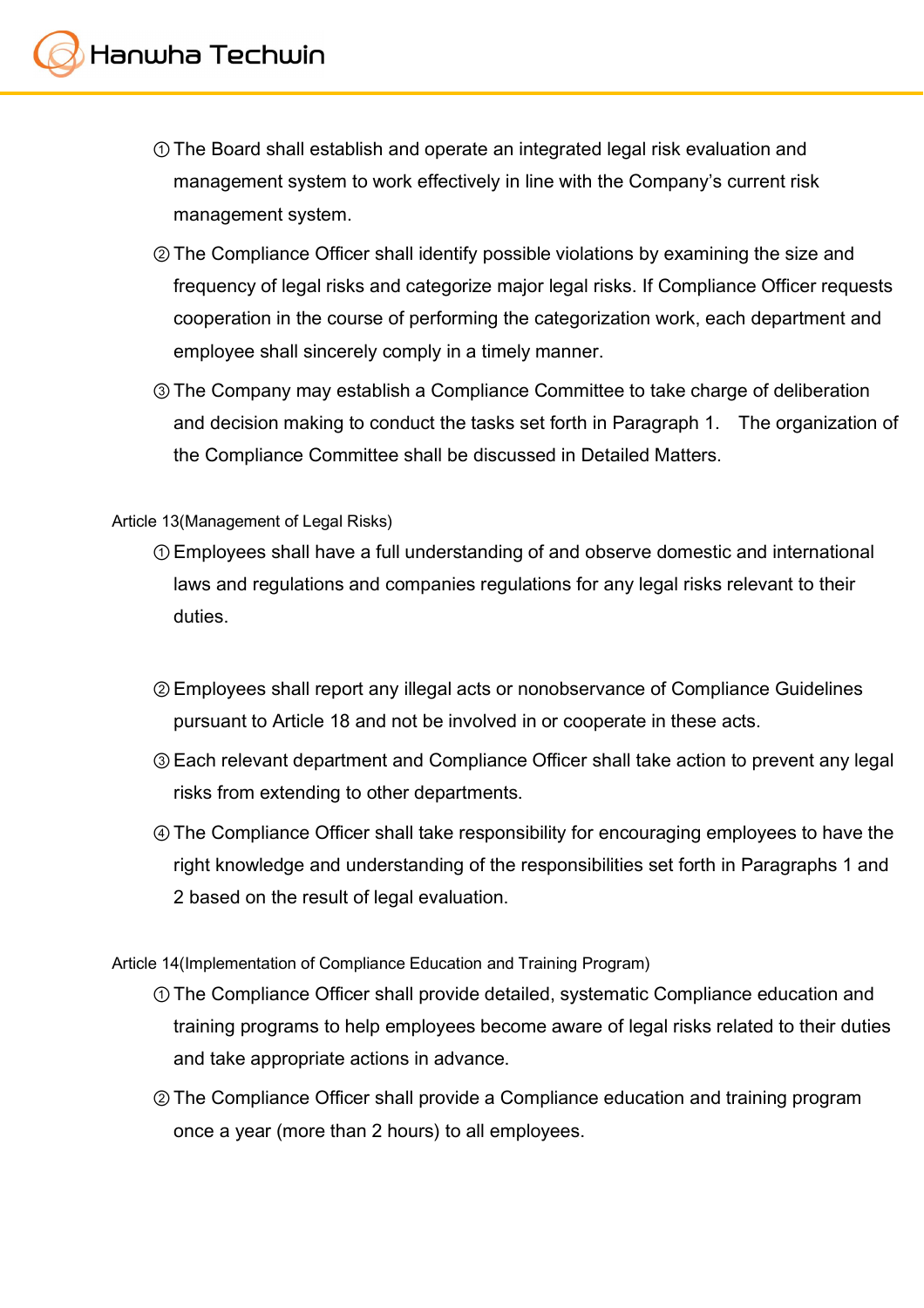- ③The Compliance Officer shall evaluate of effectiveness of the Compliance education and training program and, if necessary, conduct surveys for any matters to be improved.
- ④The Compliance Officer may have a counseling system for employees whose duties have high legal risks regardless of the education and training program.

#### Article 15 (Daily Compliance Activities)

- ①The Compliance Officer shall provide legal advice to employees from time to time and may require employees to request prior consultation before conducting any jobs involving high legal risks such as signing contracts.
- ②The CEO shall establish a system for employees to communicate with the Compliance Officer effectively regarding legal risks or compliance matters they are facing while conducting their duties.

Article 16 (Compliance Self-assessment of Employees)

- ①Each department shall establish a Compliance self-assessment plan and monitor the implementation of the plan.
- ②Each department may establish and manage a checklist for implementing the Compliance self-assessment plan more effectively.
- ③The Compliance Officer shall provide guidance to each department to establish the Compliance assessment plan as specified in Paragraph 1 and evaluate the actual implementation of the self-assessment system.

Article 17 (Compliance Assessment of Compliance Officer)

- ① The Compliance Officer shall establish a Compliance evaluation system to determine if all employees comply by Compliance Guidelines.
- ② The Compliance assessment of the Compliance Officer shall include annual inspections ( at least once a year) and special inspections conducted regarding specific legal issues.

The Compliance assessment may be conducted through interviews, site visits, and IT-based inspections.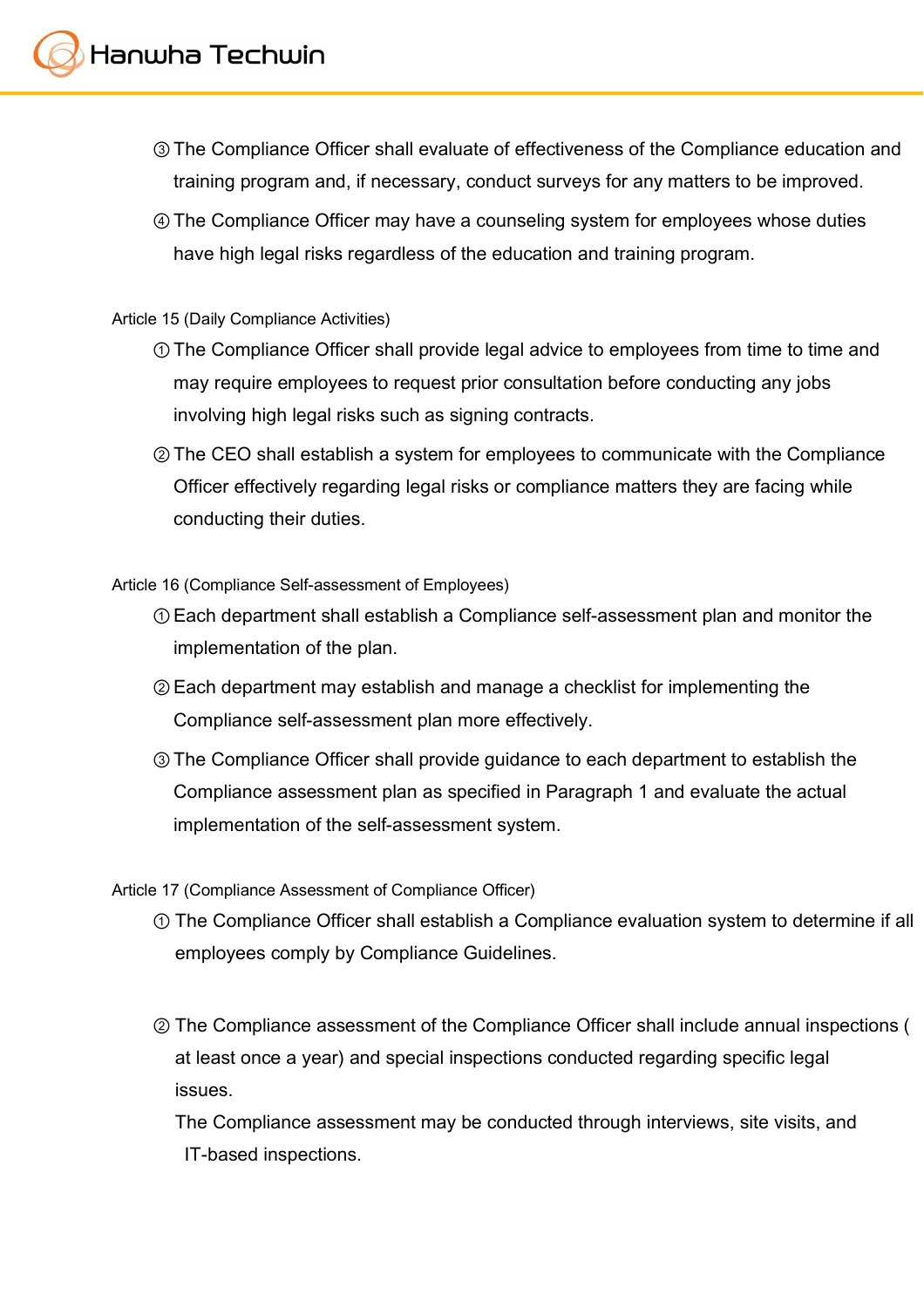- ③ The Compliance Officer may provide a standardized reporting method for each Department to conduct the compliance assessment efficiency and, if necessary, make it obligatory to report certain matters.
- ④ The Compliance Officer shall report the result of the Compliance assessment to the Board at least once a year.
- ⑤ The Compliance Officer may notify to or consult with the audit committee in the course of the Compliance assessment, if necessary.

#### Article 18 (Whistleblowing)

- ①The CEO may have a whistleblowing system for employees to report illegal or unfair acts directly to the Compliance Officer.
- ②Any reports regarding Compliance shall be delivered to the Compliance Officer.
- ③A person who receives or take care of complaints shall not disclose personal information and details reported by the whistleblower.
- ④If the whistleblower reports any illegal acts or wrongdoing involving himself, there may be extenuating circumstances.

Every whistleblower shall not suffer any disadvantage in personnel matters as a consequence of his reporting.

#### Article 19 (Handing Nonobservance)

- ①If it is found that there is nonobservance of Compliance Guidelines, the Compliance Officer may notify this matter to the chief of the corresponding department or the CEO and request to take appropriate action such as requesting suspending the act. If necessary, the Compliance officer may establish a comprehensive counterplan in consultation with the related departments and propose this plan to the CEO. In case of emergency, the Compliance Officer may take necessary actions such as requesting the relevant executive to suspend the act before reporting or making a proposition to the CEO.
- ②The company shall take an appropriate disciplinary action with regards to an employee who violated domestic/foreign laws and regulations, Compliance Guidelines and the Company's regulations depending on the severity of the act.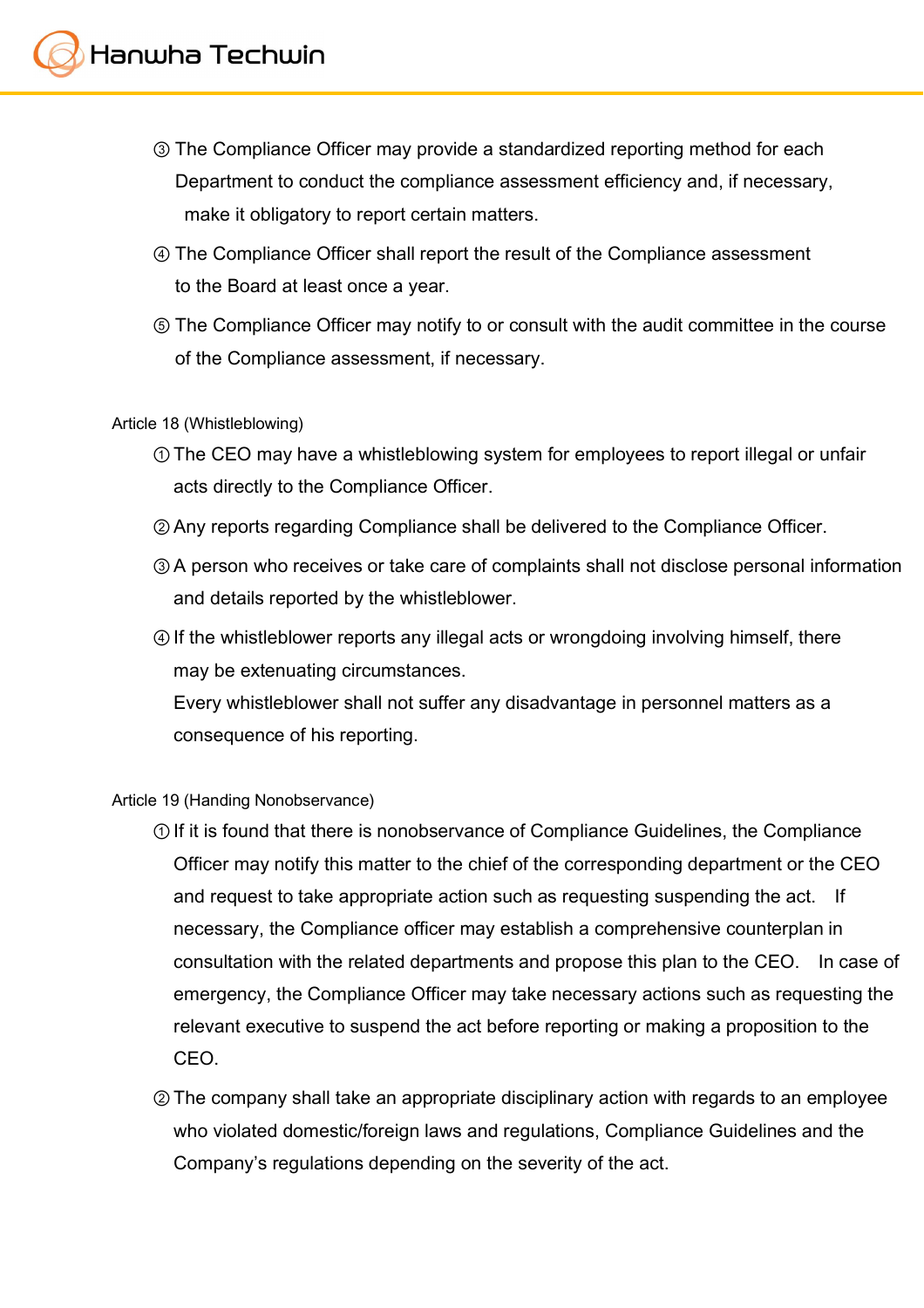③The Compliance Officer may establish a counter plan to prevent reoccurrence of the same or similar violation and make a recommendation to the Board or CEO. If the counter plan is approved, Compliance Officer shall notify it to the corresponding department and other relevant departments and reflect it in improving relevant programs and policies.

Article 20 (Deliver and Management of information and data)

- ①The Compliance Officer may request employees of the corresponding department to submit any information and materials required for his Compliance practice. The corresponding employee shall comply with this request sincerely in a timely manner.
- ②The Compliance Officer shall establish an integrated data management system to ensure systematic organization and safe storage of any data and materials relevant to Compliance activities systematically and safely.
- ③ Any data and materials created by the Compliance system shall be stored for at least one year.

# **Chapter 4Evaluation**

Article 21 (Evaluation Criteria and Procedure)

- ①The Board shall monitor if Compliance Guidelines and related systems are effectively designed and operated regularly. If there is need for improvements, the Board shall establish an improvement plan.
- ②The Compliance Officer shall evaluate the effectiveness of the Compliance system internally and report the result to the Board.
- ③The Board may conduct a company-wide evaluation to assess effectiveness of the Compliance system separately from the evaluation conducted by the Compliance **Officer**